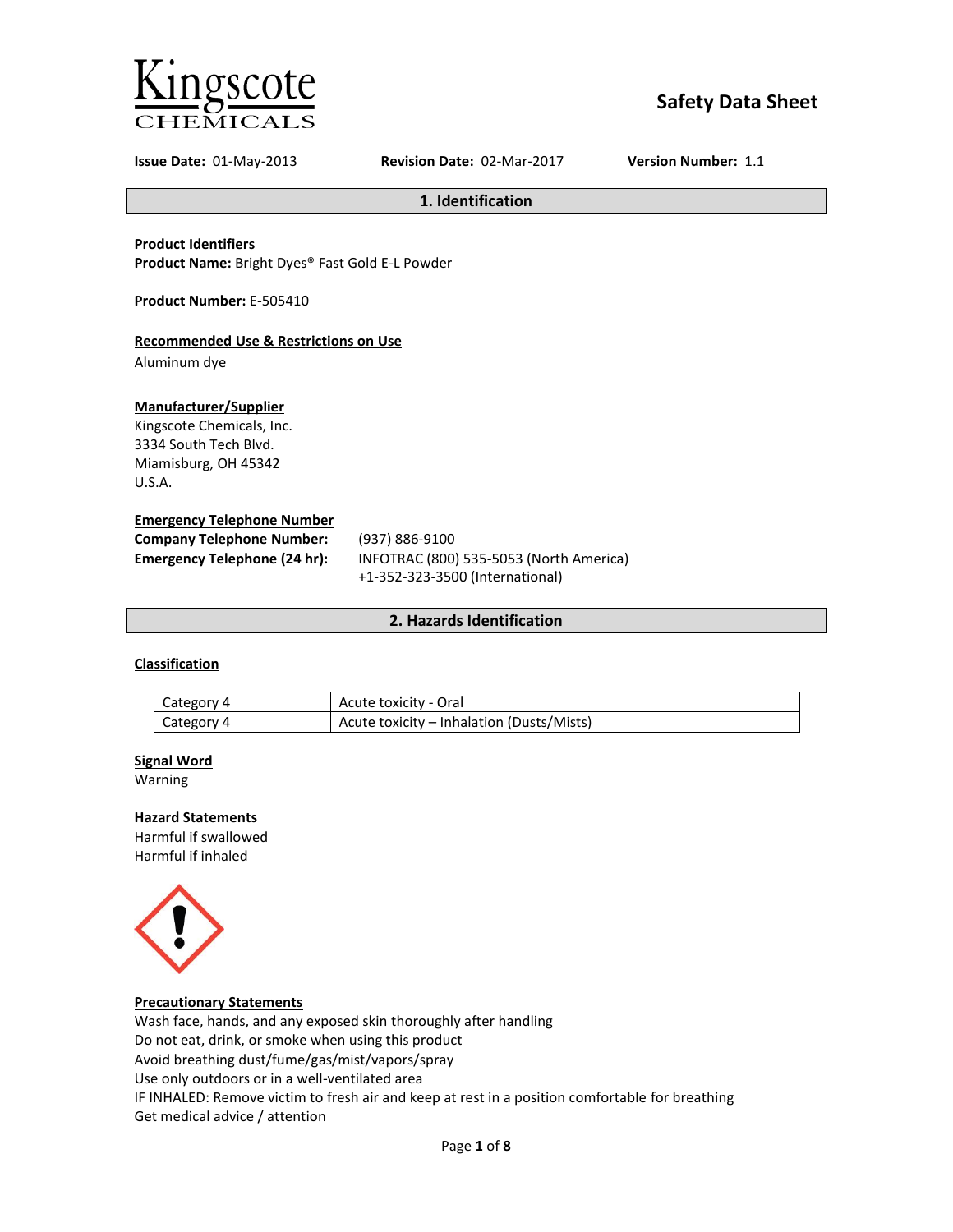IF SWALLOWED: Immediately call a POISON CENTER or doctor/physician Rinse mouth Do not induce vomiting Dispose of contents/container to an approved waste disposal plant

### **Hazard Not Otherwise Classified (HNOC)**

Very toxic to aquatic life with long lasting effects

### **3. Composition/Information on Ingredients**

| <b>Chemical Name</b>    | CAS #      | Weight % |
|-------------------------|------------|----------|
| Chromium(III) Compounds | 16065-83-1 | $5 - 10$ |
| Chromium                | 7440-47-3  |          |

*\*If Chemical Name/CAS # is "proprietary" and/or Weight % is listed as a range, the specific chemical identity and/or percentage of composition has been withheld as a trade secret.*

# **4. First-Aid Measures**

#### **First-Aid Measures**

| <b>Eye Contact</b>  | Rinse immediately with plenty of water, also under the eyelids, for at least<br>15 minutes. Get medical advice/attention if irritation occurs.                                                        |
|---------------------|-------------------------------------------------------------------------------------------------------------------------------------------------------------------------------------------------------|
| <b>Skin Contact</b> | Wash with soap and water. Get medical advice/attention if irritation<br>occurs.                                                                                                                       |
| <b>Inhalation</b>   | Remove to fresh air. If breathing is difficult, administer oxygen; seek<br>medical attention immediately.                                                                                             |
| Ingestion           | Rinse mouth. DO NOT induce vomiting. Drink plenty of water. Never give<br>anything by mouth to an unconscious person. Get medical attention if large<br>quantities were ingested or if nausea occurs. |

#### **Most Important Symptoms and Effects**

| Symptoms | Chromium and certain chromium compounds have been reported to cause      |
|----------|--------------------------------------------------------------------------|
|          | damage to the lungs, resulting in cumulative damage. Dermatitis has been |
|          | reported from repeated, prolonged contact with chromium compounds.       |

### **Indication of Any Immediate Medical Attention and Special Treatment Needed**

**Notes to Physician** Treat symptomatically.

### **5. Fire-Fighting Measures**

#### **Suitable Extinguishing Media**

Water. Foam. Carbon dioxide (CO2). Dry chemical.

### **Unsuitable Extinguishing Media**

Not determined

#### **Specific Hazards Arising from the Chemical**

Remote possibility of dust explosion. Burning may produce oxides of carbon, nitrogen (NOx), and sulfur.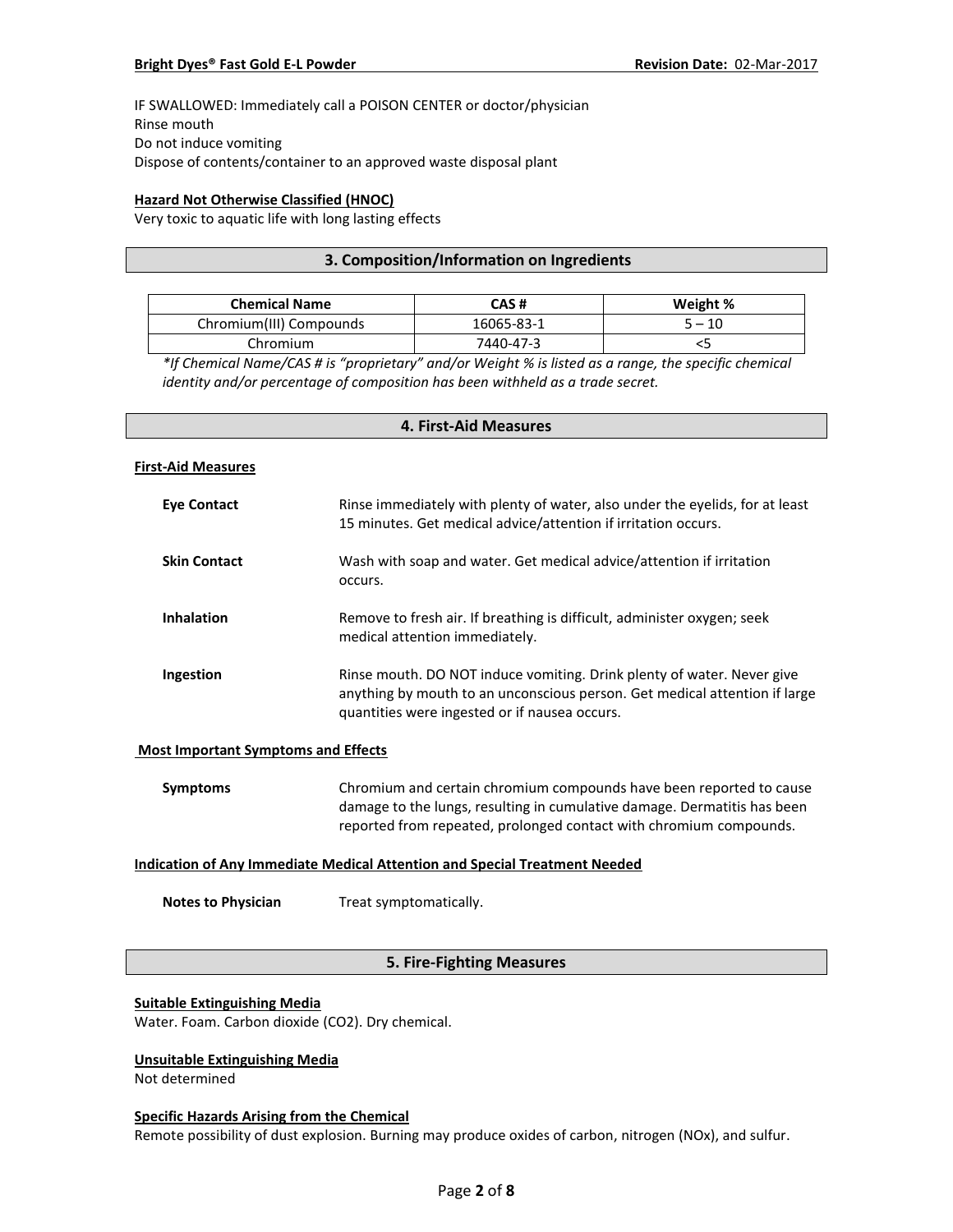### **Protective Equipment and Precautions for Firefighters**

Wear self-contained breathing apparatus pressure-demand, MSHA/NIOSH (approved or equivalent) and full protective gear.

|                                                                 | <b>6. Accidental Release Measures</b>                                                                                                                                                                                                                                                                                                                                                                        |  |
|-----------------------------------------------------------------|--------------------------------------------------------------------------------------------------------------------------------------------------------------------------------------------------------------------------------------------------------------------------------------------------------------------------------------------------------------------------------------------------------------|--|
|                                                                 | <b>Personal Precautions, Protective Equipment and Emergency Procedures</b>                                                                                                                                                                                                                                                                                                                                   |  |
| <b>Personal Precautions</b>                                     | Use personal protective equipment as recommended in Section 8.                                                                                                                                                                                                                                                                                                                                               |  |
| <b>Environmental Precautions</b>                                | Prevent from entering into soil, ditches, sewers, waterways and/or<br>groundwater. See Section 12 and Section 13.                                                                                                                                                                                                                                                                                            |  |
| <b>Methods and Material for Containment and Cleaning Up</b>     |                                                                                                                                                                                                                                                                                                                                                                                                              |  |
| <b>Methods for Containment</b>                                  | Prevent further leakage or spillage if safe to do so.                                                                                                                                                                                                                                                                                                                                                        |  |
| <b>Methods for Cleaning Up</b>                                  | Collect into suitable, properly labeled container for recovery or disposal.                                                                                                                                                                                                                                                                                                                                  |  |
|                                                                 | 7. Handling and Storage                                                                                                                                                                                                                                                                                                                                                                                      |  |
| <b>Precautions for Safe Handling</b>                            |                                                                                                                                                                                                                                                                                                                                                                                                              |  |
| <b>Advice on Safe Handling</b>                                  | Handle in accordance with good industrial hygiene and safety practices.<br>Use personal protection recommended in Section 8. Avoid contact with<br>skin, eyes, or clothing. Wash face, hands, and any exposed skin<br>thoroughly after handling. Do not eat, drink, or smoke when using this<br>product. Avoid breathing dust/fume/gas/mist/vapors/spray. Use only<br>outdoors or in a well-ventilated area. |  |
| <b>Conditions for Safe Storage, Including Incompatibilities</b> |                                                                                                                                                                                                                                                                                                                                                                                                              |  |
| <b>Storage Conditions</b>                                       | Keep container tightly closed and store in a cool, dry, and well-<br>ventilated area. Keep/store only in original container. Do not reuse<br>container.                                                                                                                                                                                                                                                      |  |
| <b>Incompatible Materials</b>                                   | Strong oxidizing agents.                                                                                                                                                                                                                                                                                                                                                                                     |  |

**8. Exposure Controls / Personal Protection**

#### **Exposure Guidelines**

| <b>Chemical Name</b>     | <b>ACGIH TLV</b>             | <b>OSHA PEL</b>              | <b>NIOSH IDLH</b>                  |
|--------------------------|------------------------------|------------------------------|------------------------------------|
| Chromium (III) Compounds | TWA: $0.5 \text{ mg/m}^3$ Cr | TWA: $0.5 \text{ mg/m}^3$ Cr | IDLH: 25 mg/m <sup>3</sup> Cr(III) |
| 16065-83-1               |                              |                              | TWA: $0.5 \text{ mg/m}^3$ Cr       |
| Chromium                 | TWA: $0.5 \text{ mg/m}^3$    | TWA: $1 \text{ mg/m}^3$      | IDLH: 250 mg/m <sup>3</sup>        |
| 7440-47-3                |                              |                              | TWA: $0.5 \text{ mg/m}^3$          |

### **Engineering Controls**

Ensure adequate ventilation, especially in confined areas. Eyewash stations. Showers.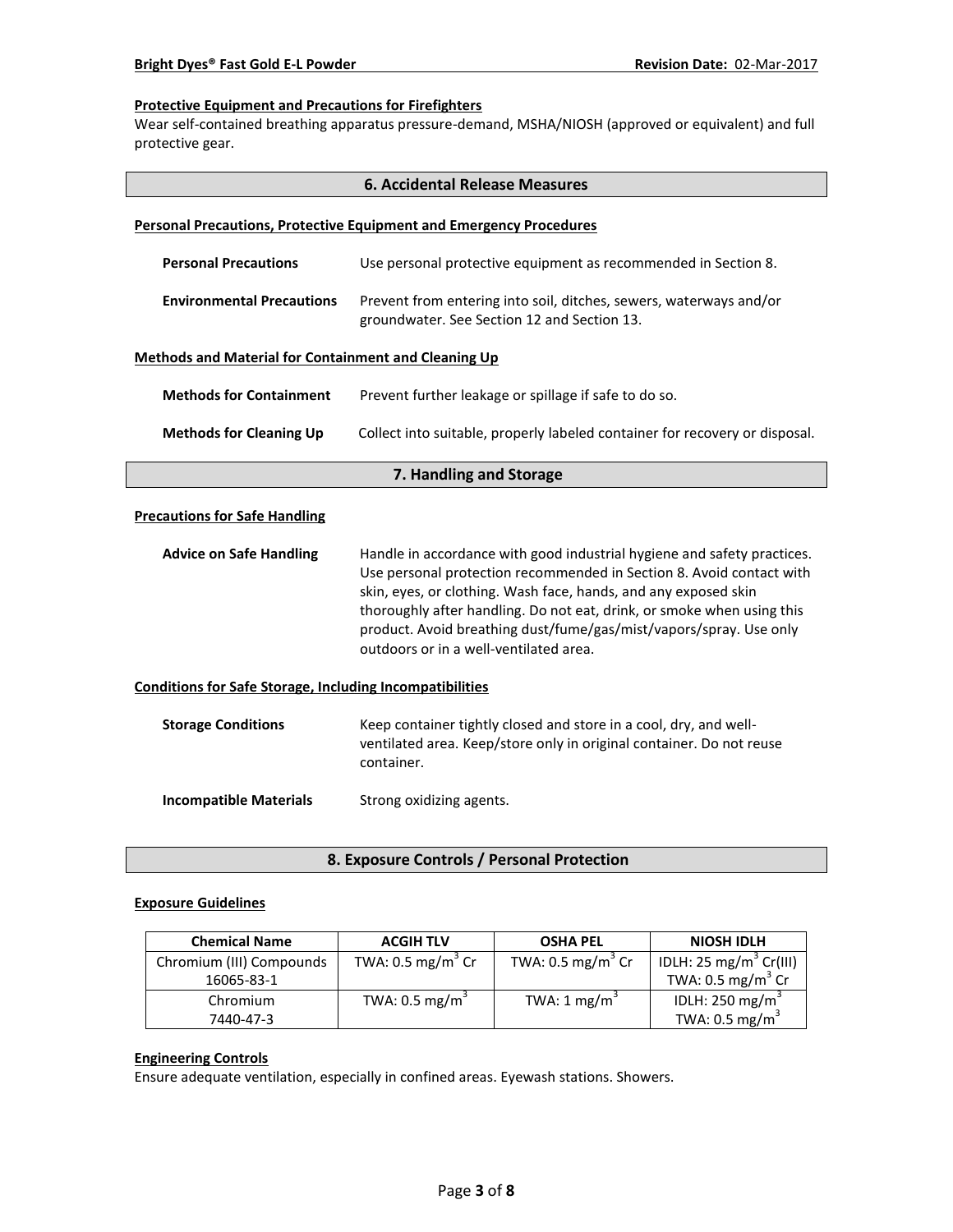### **Individual Protection Measures, Such as Personal Protective Equipment:**

| <b>Eve/Face Protection</b>        | Use safety glasses or chemical splash goggles.                          |
|-----------------------------------|-------------------------------------------------------------------------|
| <b>Skin &amp; Body Protection</b> | Rubber gloves. Suitable protective clothing.                            |
| <b>Respiratory Protection</b>     | Wear an appropriate NIOSH/MSHA approved respirator.                     |
| <b>Hygiene Measures</b>           | Handle in accordance with good industrial hygiene and safety practices. |

### **9. Physical and Chemical Properties**

| <b>Information on Basic Physical and Chemical Properties</b> |                           |                       |                |
|--------------------------------------------------------------|---------------------------|-----------------------|----------------|
| <b>Physical State</b>                                        | Solid                     | Odor                  | None apparent  |
| Appearance                                                   | Dark yellow powder        | <b>Odor Threshold</b> | Not determined |
| Color                                                        | Dark yellow               |                       |                |
|                                                              |                           |                       |                |
| <b>Property</b>                                              | <b>Values</b>             |                       |                |
| рH                                                           | $6.5 - 7.5$ (1% solution) |                       |                |
| <b>Melting/Freezing Point</b>                                | Not applicable            |                       |                |
| <b>Boiling Point/Range</b>                                   | Not applicable            |                       |                |
| <b>Flash Point</b>                                           | Not applicable            |                       |                |
| <b>Evaporation Rate</b>                                      | Not applicable            |                       |                |
| Flammability (solid, gas)                                    | Not determined            |                       |                |
| <b>Upper Flammability Limits</b>                             | Not applicable            |                       |                |
| <b>Lower Flammability Limits</b>                             | Not applicable            |                       |                |
| <b>Vapor Pressure</b>                                        | Not applicable            |                       |                |
| <b>Vapor Density</b>                                         | Not applicable            |                       |                |
| <b>Relative Density</b>                                      | Not applicable            |                       |                |
| <b>Specific Gravity</b>                                      | Not applicable            |                       |                |
| Solubility                                                   | Soluble in water          |                       |                |
| <b>Partition Coefficient</b>                                 | Not determined            |                       |                |
| <b>Auto-ignition Temperature</b>                             | Not determined            |                       |                |
| <b>Decomposition Temperature</b>                             | Not determined            |                       |                |
| <b>Viscosity</b>                                             | Not determined            |                       |                |

### **10. Stability and Reactivity**

#### **Reactivity**

Not reactive under normal conditions.

#### **Chemical Stability**

Stable under recommended storage conditions.

### **Possibility of Hazardous Reactions**

None under normal processing.

#### **Conditions to Avoid**

Keep separated from incompatible substances. Keep out of reach of children.

### **Incompatible Materials**

Strong oxidizing agents.

### **Hazardous Decomposition Products**

Oxides of carbon, nitrogen (NOx), and sulfur.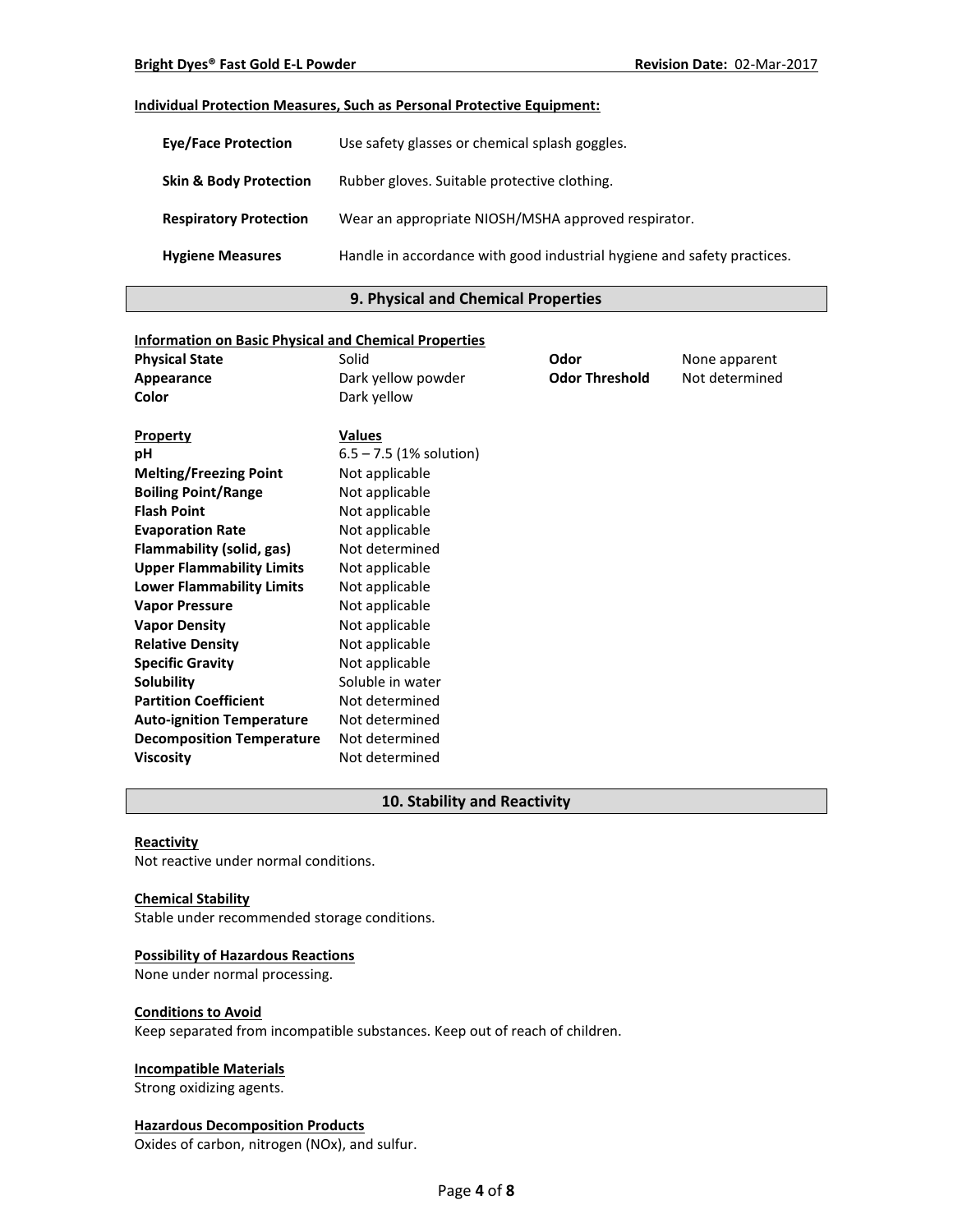### **11: Toxicological Information**

### **Information on Likely Routes of Exposure**

| Inhalation          | Harmful if inhaled.      |
|---------------------|--------------------------|
| Ingestion           | Harmful if swallowed.    |
| <b>Skin Contact</b> | Avoid contact with skin. |
| Eye Contact         | Avoid contact with eyes. |

### **Delayed, Immediate, and Chronic Effects from Short- and Long-Term Exposure**

May cause an allergic skin reaction.

#### **Numerical Measures of Toxicity**

Not determined

#### **Symptoms Associated with Exposure**

See Section 4 of this SDS for symptoms.

### **Carcinogenicity**

| <b>Chemical Name</b>     | <b>NTP</b> | <b>ACGIH</b> | <b>IARC</b> | <b>OSHA</b> |
|--------------------------|------------|--------------|-------------|-------------|
| Chromium (III) Compounds |            |              | Group 3     | -           |
| 16065-83-1               |            |              |             |             |
| Chromium                 |            | ۰            | Group 3     | -           |
| 7440-47-3                |            |              |             |             |

*Group 3 IARC components are "not classifiable as human carcinogens".*

### **12. Ecological Information**

### **Ecotoxicity**

Very toxic to aquatic life with long lasting effects.

### **Component Information**

| <b>Chemical Name</b>     | Algae/aquatic plants     | Fish                   | Crustacea                 |
|--------------------------|--------------------------|------------------------|---------------------------|
| Chromium (III) Compounds | $\overline{\phantom{0}}$ | 4.4: 96 h Oncorhynchus | 2:96 h water flea mg/L EC |
| 16065-83-1               |                          | mykiss mg/L LC50       |                           |
|                          |                          | 5.07: 96 h Pimephales  | 168: 96 h water flea mg/L |
|                          |                          | promelas mg/L LC50     | EC50                      |

### **Persistence/Degradability**

Not determined

#### **Bioaccumulation**

Not determined

**Mobility** Not determined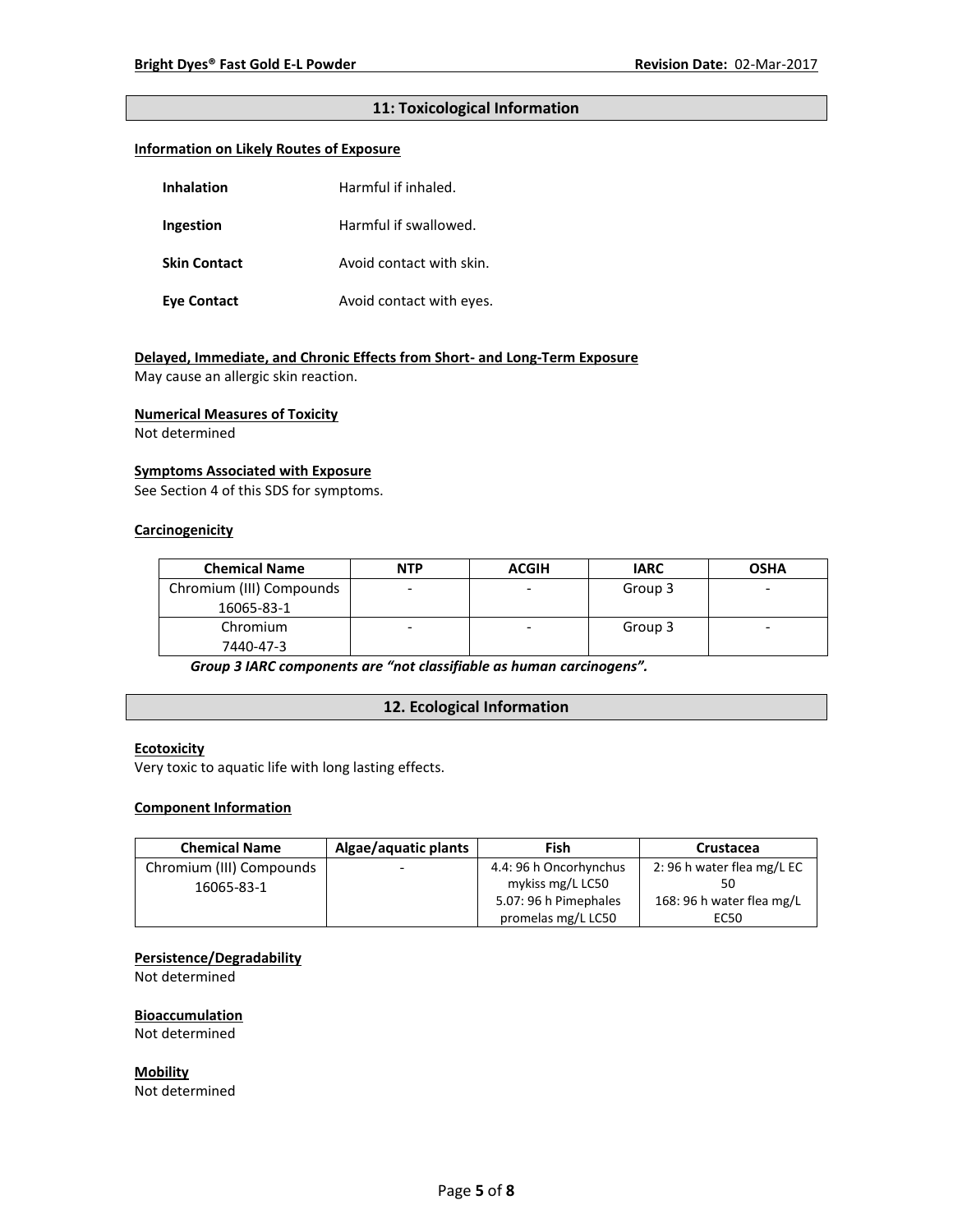# **Other Adverse Effects**

Not determined

### **13. Disposal Considerations**

### **Waste Disposal Methods**

Dispose of in accordance with federal, state, and local regulations.

#### **Contaminated Packaging**

Do not re-use empty containers.Dispose of containers in accordance with federal, state, and local regulations.

#### **US EPA Waste Number**

| <b>Chemical</b>       | <b>RCRA</b> | <b>RCRA</b> – Basis for                                                | <b>RCRA – D Series</b>       | <b>RCRA – U Series</b> |
|-----------------------|-------------|------------------------------------------------------------------------|------------------------------|------------------------|
| <b>Name</b>           |             | Listing                                                                | <b>Wastes</b>                | <b>Wastes</b>          |
| Chromium<br>7440-47-3 | -           | Included in waste<br>streams: F032, F034,<br>F035, F037, F038,<br>F039 | 5.0 mg/L regulatory<br>level |                        |

### **California Hazardous Waste Status**

| <b>Chemical Name</b>     | <b>California Hazardous Waste Status</b> |
|--------------------------|------------------------------------------|
| Chromium (III) Compounds | Toxic                                    |
| 16065-83-1               | Corrosive                                |
|                          | Ignitable                                |
| Chromium                 | Toxic                                    |
| 7440-47-3                | Corrosive                                |
|                          | Ignitable                                |

### **14. Transport Information**

#### **Note**

See current shipping paper for most up-to-date shipping information, including exemptions and special circumstances.

| <b>DOT</b>  | Not regulated                                                |
|-------------|--------------------------------------------------------------|
| <b>IATA</b> | Not regulated                                                |
| <b>IMDG</b> | This material may meet the definition of a marine pollutant. |

## **15: Regulatory Information**

#### **International Inventories**

**Toxic Substances Control Act** Listed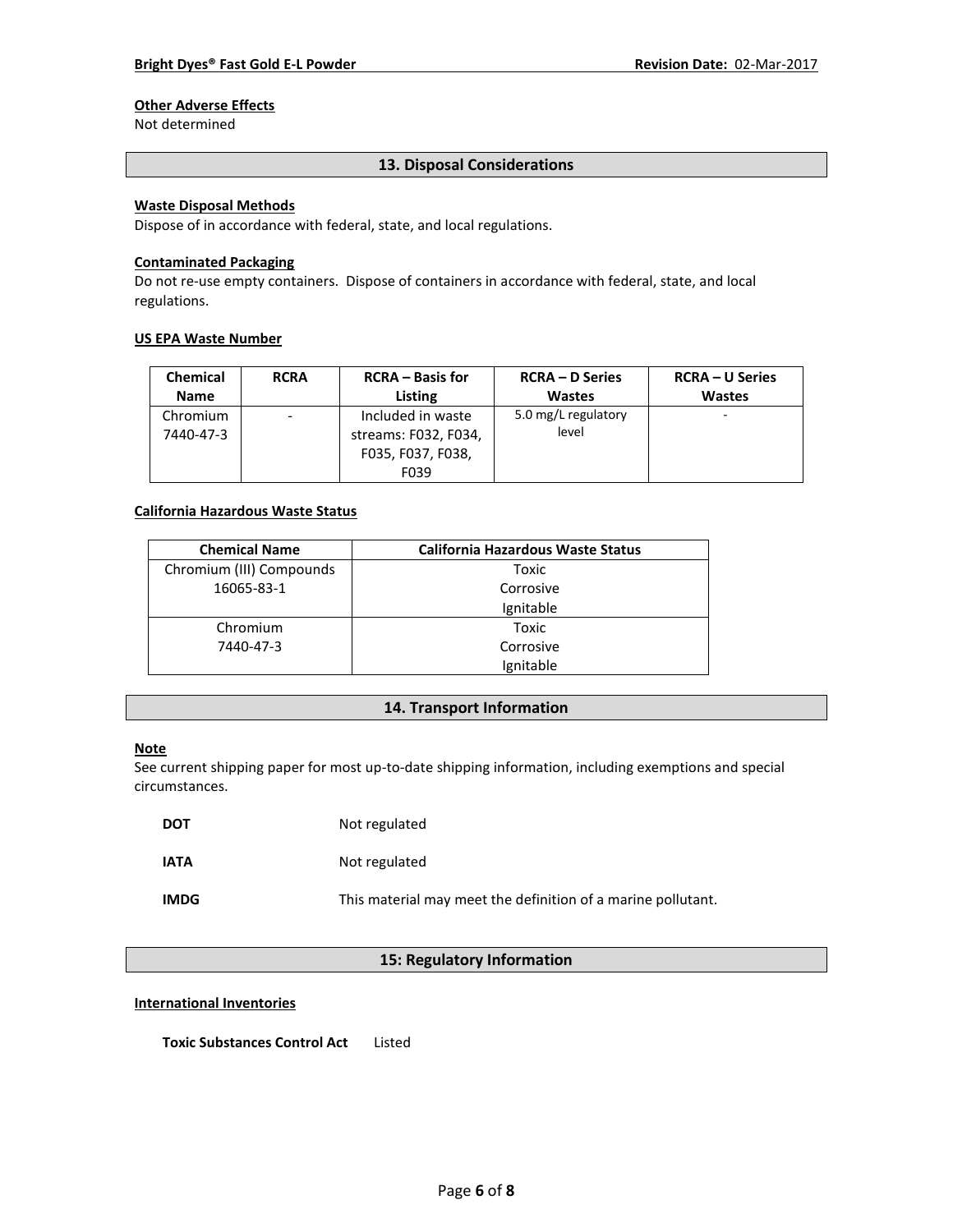### **U.S. Federal Regulations**

#### **CERCLA**

| <b>Chemical Name</b> | <b>Hazardous Substances ROs</b> | <b>CERCLA/SARA RO</b>    | <b>Reportable Quantity (RQ)</b> |
|----------------------|---------------------------------|--------------------------|---------------------------------|
| Chromium             | 5000 lb 10 lb                   | $\overline{\phantom{a}}$ | RQ 5000 lb final RQ             |
| 7440-47-3            |                                 |                          | RQ 2270 kg final RQ             |
|                      |                                 |                          | RQ 10 lb final RQ               |
|                      |                                 |                          | RQ 4.54 kg final RQ             |

### **SARA 311/312 Hazard Categories**

| <b>Acute Health Hazard</b>               | Yes |
|------------------------------------------|-----|
| <b>Chronic Health Hazard</b>             | N٥  |
| <b>Fire Hazard</b>                       | N٥  |
| <b>Sudden Release of Pressure Hazard</b> | N٥  |
| <b>Reactive Hazard</b>                   | N٥  |

### **SARA 313**

| <b>Chemical Name</b>    | CAS#       | Weight % | SARA 313 - Threshold<br>Values % |
|-------------------------|------------|----------|----------------------------------|
| Chromium(III) Compounds | 16065-83-1 | $5 - 10$ |                                  |
| Chromium                | 7440-47-3  | כ>       | 1.C                              |

### **CWA (Clean Water Act)**

| <b>Chemical Name</b>                  | <b>CWA – Reportable</b><br><b>Quantities</b> | $CWA - Toxic$<br><b>Pollutants</b> | <b>CWA</b> – Priority<br><b>Pollutants</b> | <b>CWA - Hazardous</b><br><b>Substances</b> |
|---------------------------------------|----------------------------------------------|------------------------------------|--------------------------------------------|---------------------------------------------|
| Chromium(III) Compounds<br>16065-83-1 |                                              |                                    |                                            |                                             |
| Chromium<br>7440-47-3                 |                                              |                                    |                                            |                                             |

### **U.S. State Regulations**

**California Proposition 65** This product does not contain any Proposition 65 chemicals.

# **U.S. State Right-to-Know Regulations**

| <b>Chemical Name</b>    | <b>New Jersey</b> | <b>Massachusetts</b> | Pennsylvania |
|-------------------------|-------------------|----------------------|--------------|
| Chromium(III) Compounds |                   |                      |              |
| 16065-83-1              |                   |                      |              |
| Chromium                |                   |                      |              |
| 7440-47-3               |                   |                      |              |